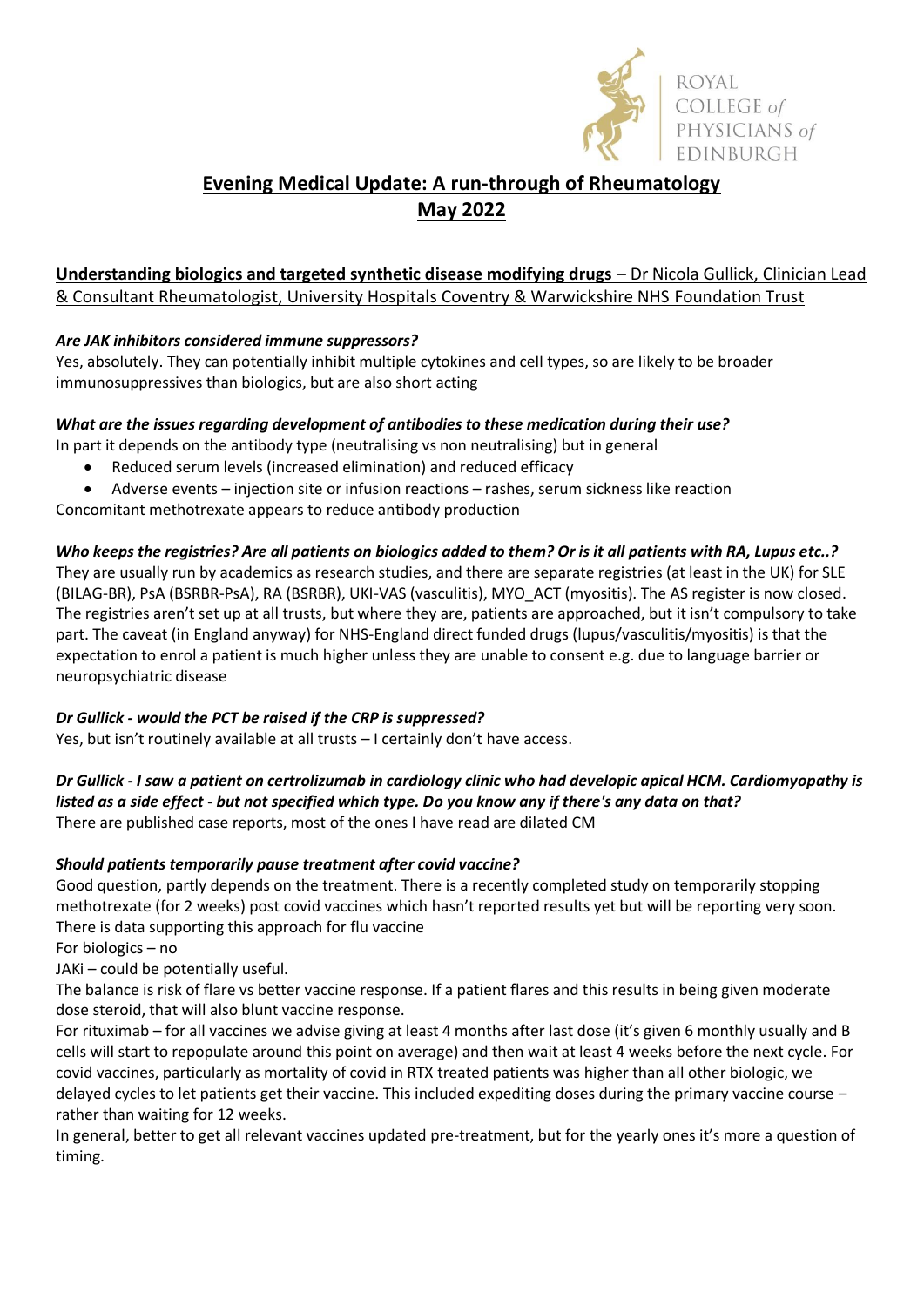

#### *Hi do u recheck covid antibodies before B cell therapy rituximab ?*

No, at least not in my trust. Most patients are on rituximab as there are limited treatment options due to comorbidities e.g. lung disease and the alternative would often be high dose steroid. We do engage with patients and inform them of the increased risk, and reduced likelihood of vaccines being effective

#### *How common are Methotrexate induced lung complications*

Extremely rare. I've seen 3 patients in the last 20 years – and probably >10,000 patients on MTX. There was a study specifically looking for those patients about 10 years ago – it was abandoned as there weren't enough patients. RA associated lung disease is definitely more common

### *Hi Dr Guillick , Thank you for very good presentation. If someone's IGRA is positive and CXR is positive for TB. Do we need to start anti-TB treatment and at the same time continue biologics? or we need to start biologics after stopping anti TB treatment . Thanks*

Yes, we would commence TB treatment. Timing of starting biologics would vary by agent. For anti-TNF usually wait at least a month before starting, but for other biologics where TB reactivation would be less common you could start concurrently (ustekinumab/anti-IL-17). JAKi – less clear but I think a month would be reasonable.

#### *What is the name of the book for Immunology*

I'd answered this one already

Cellular and molecular Immunology by Abbas and Lichtmann

The same authors have also written Basic Immunology but it was the previous book that I have experience of using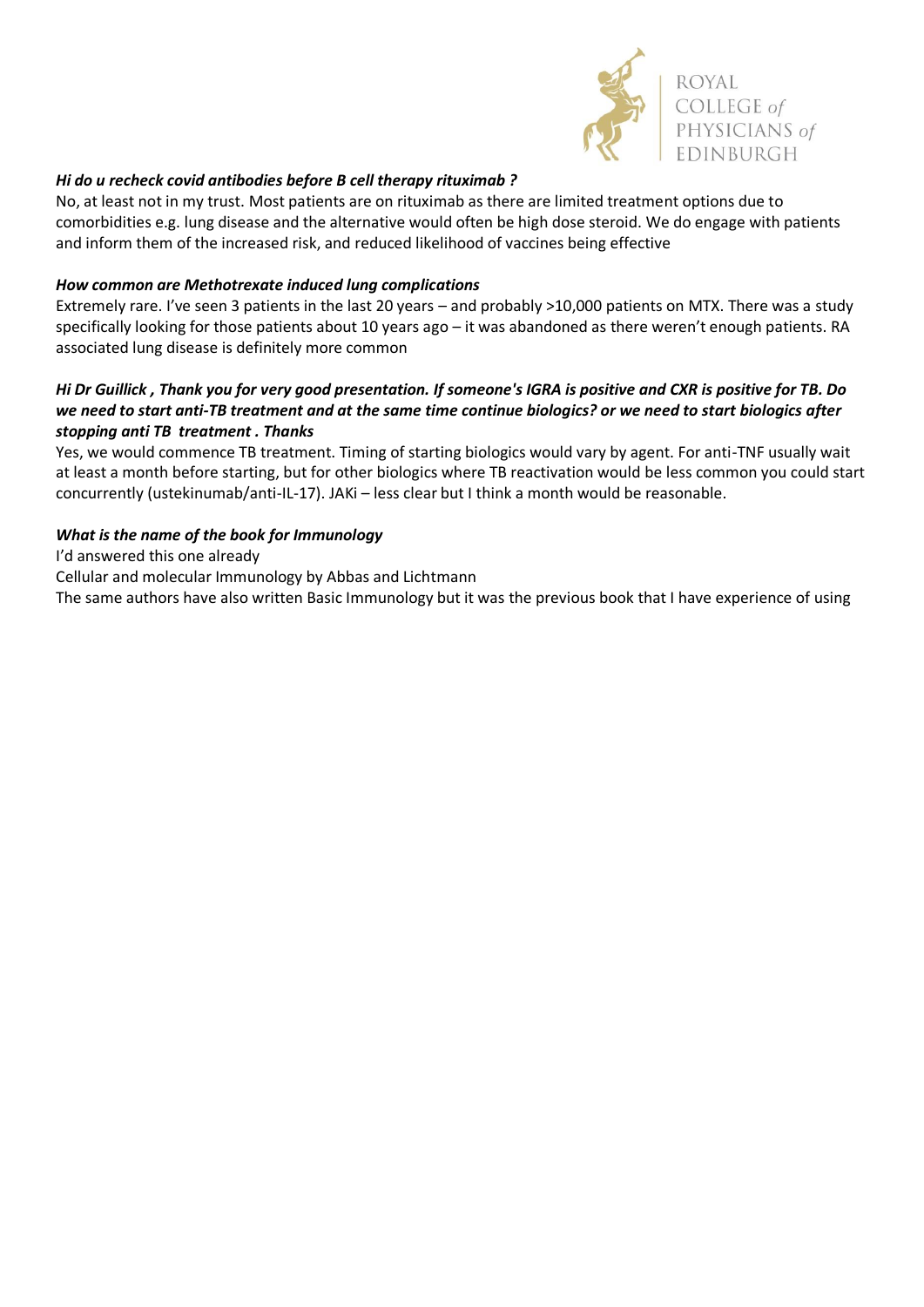

# **Evening Medical Update: A run-through of Rheumatology May 2022**

## **Clinical cases in Rheumatology** – Dr Helen Harris, Consultant Rheumatologist, Western General Hospital, Edinburgh

### *Dr Harris - do you recommend 2 week pause of MTX for all vaccines or just covid? Does this also apply for mycophenolate?*

2 week pause of MTX for all vaccines – flu, pneumovax and C19 Data weaker for MMF and other DMARDS like Azathioprine but if patient is well controlled suggest 2 week pause of AZA and MMF

### *What is stroke risk of biologics? Which is at high risk ?*

The latest meta analysis presented at BSR showed that active RA significantly increases CVA risk. TNFi drugs lower this risk significantly. JAKi drugs lower this risk slightly less than TNFi

All treatments that reduce inflammation reduce CVA risk more than leaving patient untreated.

*Dr Harris biological agents will impact upon type 1 autoimmune diabetes too ? Sorry I am not able to give expert answer on this but -* 

Excerpt of article to answer question – ref

[Cold Spring Harb Perspect Med.](https://www.ncbi.nlm.nih.gov/pmc/articles/PMC3405831/) 2012 Aug; 2(8): a007716.

doi: [10.1101/cshperspect.a007716](https://doi.org/10.1101%2Fcshperspect.a007716)

PMCID: PMC3405831

PMID: [22908194](https://pubmed.ncbi.nlm.nih.gov/22908194)

# Clinical Immunologic Interventions for the Treatment of Type 1 Diabetes

[Lucienne Chatenoud,](https://pubmed.ncbi.nlm.nih.gov/?term=Chatenoud%20L%5BAuthor%5D)<sup>1</sup> [Katharina Warncke,](https://pubmed.ncbi.nlm.nih.gov/?term=Warncke%20K%5BAuthor%5D)<sup>2,3</sup> and [Anette-G. Ziegler](https://pubmed.ncbi.nlm.nih.gov/?term=Ziegler%20AG%5BAuthor%5D)<sup>3,4</sup>

Therapies such as CTLA4-Ig (Abatacept) [\(Orban et al. 2011\)](https://www.ncbi.nlm.nih.gov/pmc/articles/PMC3405831/#A007716C66) that block costimulation, or CD20 monoclonal antibody (Rituximab) that reduce B-cell contribution to autoimmunity [\(Pescovitz et al. 2009\)](https://www.ncbi.nlm.nih.gov/pmc/articles/PMC3405831/#A007716C71) have resulted in significant improvement of β-cell function, at least short term. Pilot trials with anti-inflammatory drugs have shown similar promising effects (anti-TNF, IL-1Ra …). Vaccination with autoantigen has been shown to alter antigen-specific immunity and initial studies reported some preservation of β-cell function [\(Ludvigsson et al.](https://www.ncbi.nlm.nih.gov/pmc/articles/PMC3405831/#A007716C53)  [2008\)](https://www.ncbi.nlm.nih.gov/pmc/articles/PMC3405831/#A007716C53). However, these observations were not confirmed in more recently reported phase II and III studies [\(Wherrett et al. 2011\)](https://www.ncbi.nlm.nih.gov/pmc/articles/PMC3405831/#A007716C96). Strategies using short treatment (1–2 wk) with monoclonal antibodies to CD3 that interfere with pathogenic T-cell activation provided encouraging results in both academic phase II trials [\(Herold et al. 2002,](https://www.ncbi.nlm.nih.gov/pmc/articles/PMC3405831/#A007716C32) [2005;](https://www.ncbi.nlm.nih.gov/pmc/articles/PMC3405831/#A007716C31) [Keymeulen et al. 2005,](https://www.ncbi.nlm.nih.gov/pmc/articles/PMC3405831/#A007716C44) [2010\)](https://www.ncbi.nlm.nih.gov/pmc/articles/PMC3405831/#A007716C45) and in a recently reported phase III study [\(Sherry et al.](https://www.ncbi.nlm.nih.gov/pmc/articles/PMC3405831/#A007716C80)  [2011](https://www.ncbi.nlm.nih.gov/pmc/articles/PMC3405831/#A007716C80)). Efficacy, as assessed by maintenance of β-cell function and decrease in insulin needs was observed, depending on the study, for 1–4 yr after the end of treatment. Finally, more aggressive treatment with lymphoablation followed by autologous hematopoietic stem cell transplantation appears particularly effective with reports of medium-term T1D reversal [\(Voltarelli et al. 2007;](https://www.ncbi.nlm.nih.gov/pmc/articles/PMC3405831/#A007716C93) [Couri et al. 2009\)](https://www.ncbi.nlm.nih.gov/pmc/articles/PMC3405831/#A007716C19).